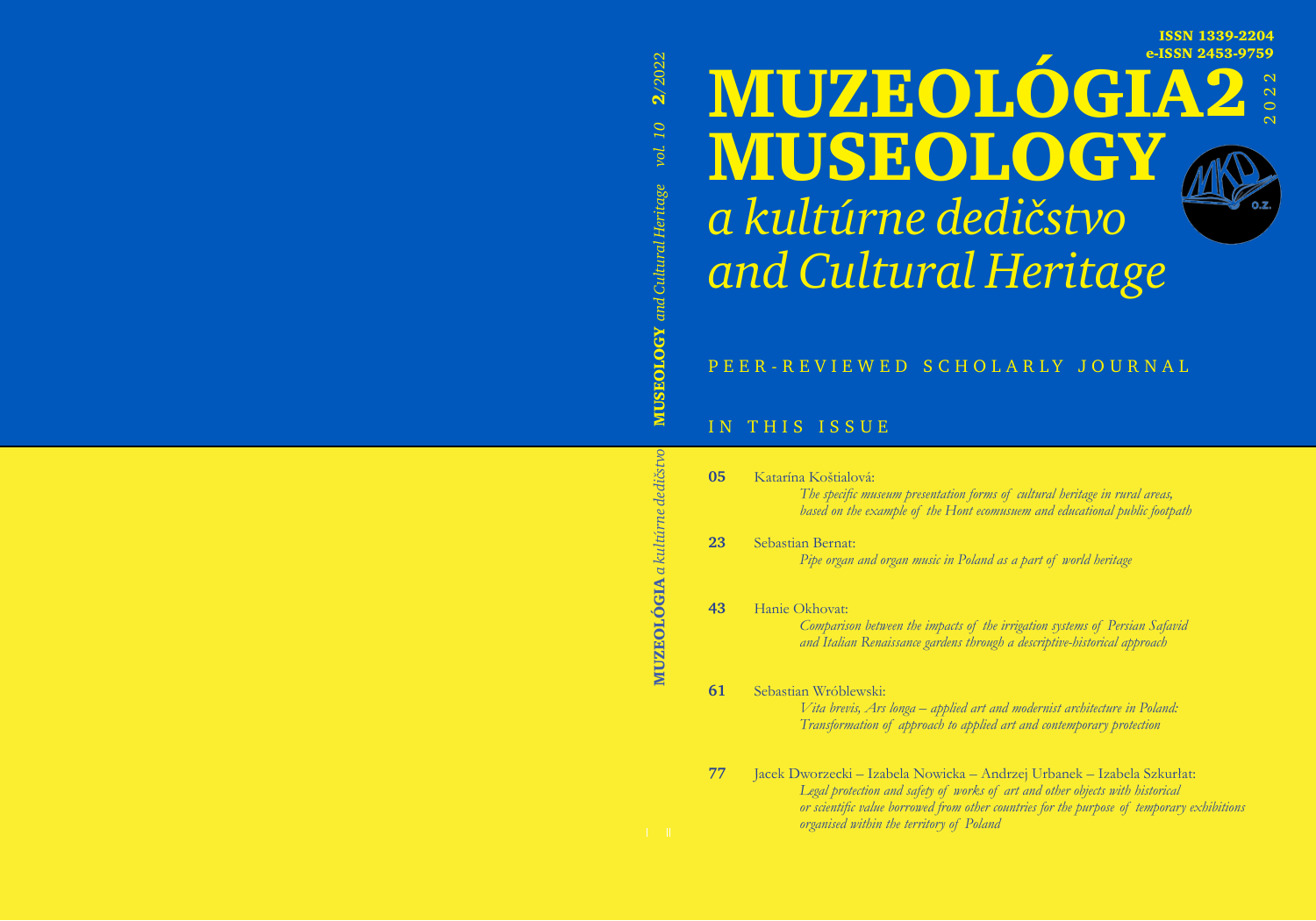**ISSN 1339-2204 e-ISSN 2453-9759 - online version doi: 10.46284/mkd.2022.10.2.0**



# **Volume 10 (2022) No. 2**

# **MUzeológia** *a kultúrne dedičstvo*

VEDECKÝ RECENZOVANÝ ČASOPIS

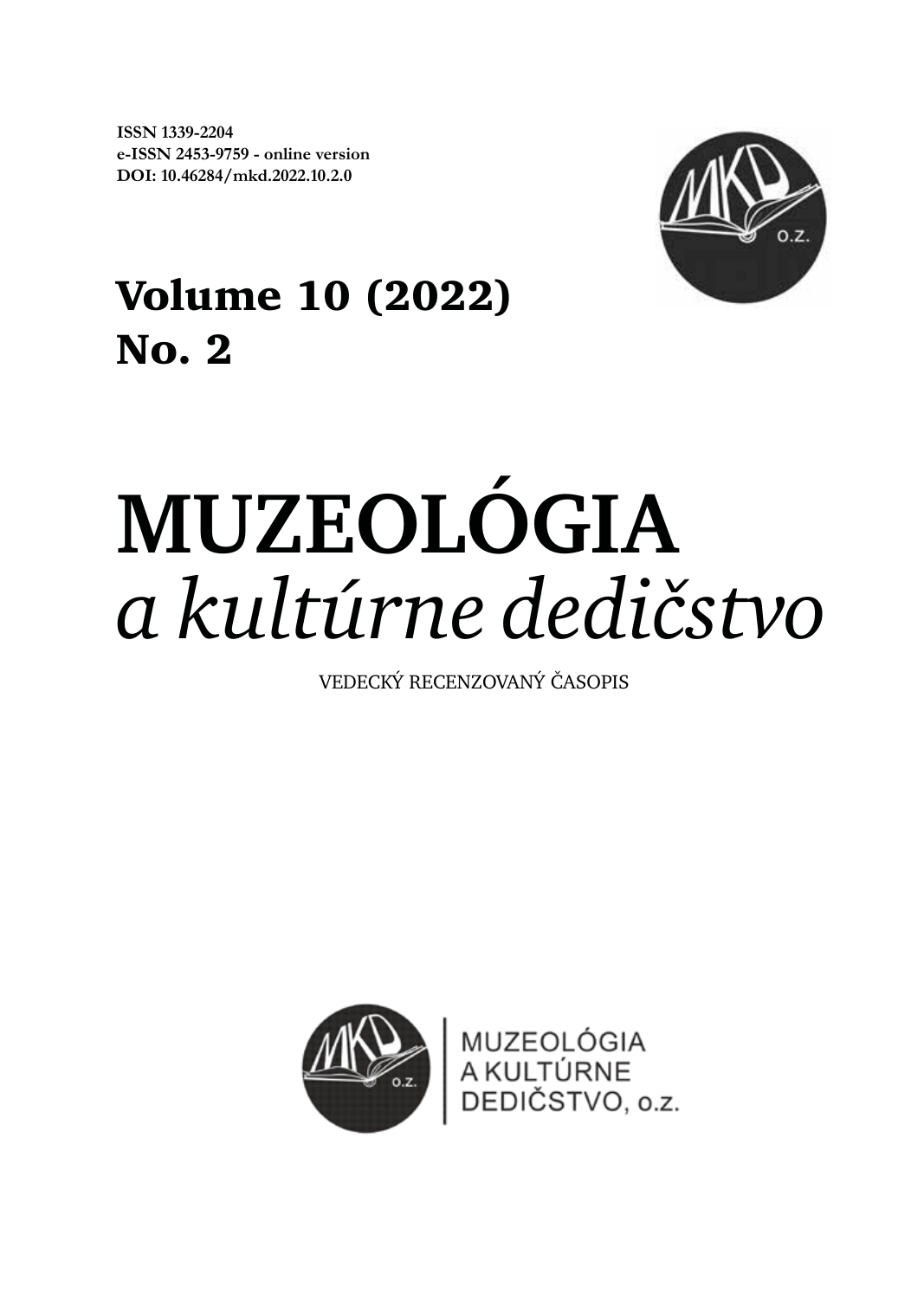#### **Redakčná rada/Editorial Board**:

Prof. Dr Pavol Tišliar, PhD (Editor-in-Chief), Dr Tibor Díte, Mgr. Silvia Eliašová, PhD, Assoc. Prof. Mgr. Ľuboš Kačírek, PhD, Prof. Dr Ladislav Lenovský, PhD, Dr Peter Maráky, Assoc. Prof. Dr Michal Šmigeľ, PhD, Mgr. Lenka Vargová, PhD

#### **Medzinárodná redakčná rada/International Editorial Board:**

Dr Vitaly Ananiev, DrSc, Saint-Petersburg State University (Russia); Prof. Jože Hudales, PhD, University of Ljubljana (Slovenia); Prof. Dorian Koçi, PhD, National History Museum of Albania & Tirana State University (Albania), Dr Tone Kregar, Muzej novejše zgodovine Celje (Slovenia); Assoc. Prof. François Mairesse PhD, Université Sorbonne Nouvelle – Paris 3 (France); Prof. Eiji Mizushima, PhD, University of Tsukuba (Japan); Prof. Mark Stolarik, PhD, University of Ottawa (Canada), Prof. Bruno Brulon Soares, PhD, Federal University of the State of Rio de Janeiro (Brazil); Assoc. Prof. M. A. Lynne Teather, M. A., PhD (Canada)

**Redaktori/Editors:**

Mgr. Nela Szabóová

**Výkonný redaktor/Executive Editor**: Prof. Dr. Pavol Tišliar, PhD

**Jazyková redakcia/ Proofreading**: Ebor Editing

**Vydavateľ/Published by**: **Muzeológia a kultúrne dedičstvo, o.z. Púpavová 22 841 04 Bratislava Slovak Republic IČO vydavateľa 42 360 528**

**Redakcia/Editorial Office**: **e-mail:** muzeologia.kd@gmail.com **www.muzeologia.sk**

**Periodicita/Frequency: 4x ročne/Quarterly** 

**ISSN 1339-2204 e-ISSN 2453-9759 - online version, http://www.muzeologia.sk/casopis\_mkd\_en.htm** Summer 2022

Časopis je indexovaný v databázach/**Journal is indexed by:**

**Central and Easter European Online Library (CEEOL); Crossref; Elsevier SCOPUS; Historical Abstracts EBSCOhost; The Central European Journal of Social Sciences and Humanities (CEJSH); The European Reference Index for the Humanities and the Social Sciences (ERIH PLUS); Directory of open access journals (DOAJ); Clarivate Analytics Web of Science Core Collection ESCI**